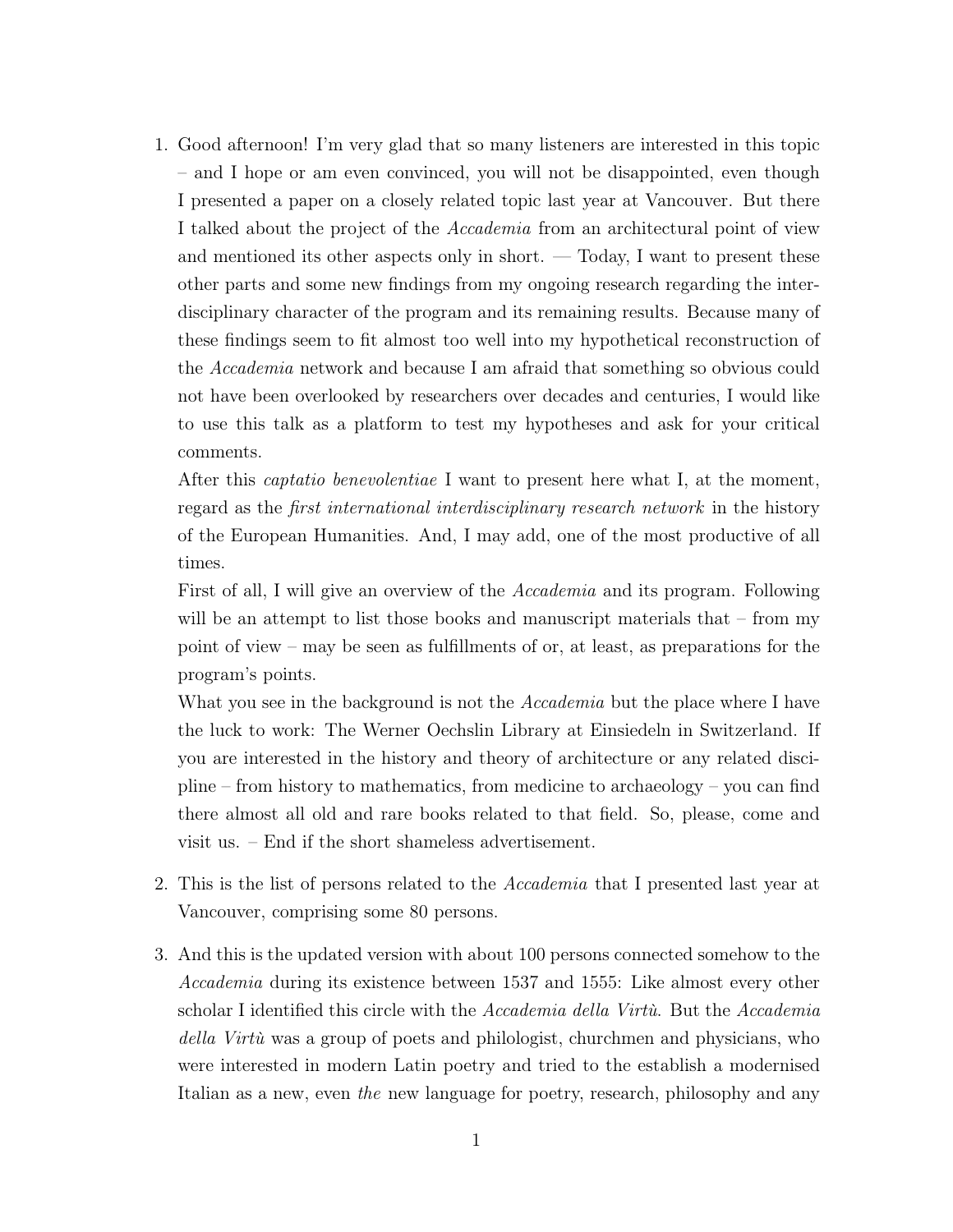other scientific or humanist purposes. The very few facts about this *Accademia* that I know of are related to *these* interests, but not to the (philological) study of Vitruvius or even to architecture in general. So, at the moment it seems that the attribution of the following program and other sources to the *Accademia della Virtù* is a mistake, mainly caused by some personal coincidences between the two networks. But while the *Accademia della Virtù* was an established circle with rules and events, an annually elected "Rex" and other apsects that may allow to call it an established *Accademia* in the sense of the 16th century, the *Accademia d'Architettura* seems to have been a rather loose network.

- 4. This "non-institutional" character may be the reason why this network is not named at all by Claudio Tolomei in his famous letter to Agostino de' Landi from 1542, published by Tolomei himself in 1547. Tolomei only speaks of "*molti belli ingegni*" that are working together on the program he describes in this letter.
- 5. In 1557, the *Accademia* is again mentioned in two books by Onofrio Panvinio and published by Jacopo Strada: In his first introduction, Strada gives a list of the disciplines involved in that *Accademia* that he was invited to join when he came to Rome in 1553.
- 6. In the other introduction, Strada even gives a few names of members of the *Accademia*. But even Strada, who has been its member for about 2 years, does not give a special name for the *Accademia* itself but simply calls it "*eruditissima Academia*"!
- 7. More than 10 years later, Giorgio Vasari mentions an *Accademia* that, he claims, was dedicated to the study of Vitruvius. Only from the following lines we can deduce that this *Accademia* did *not only* study the text of the *Ten Books on Architecture*: Because Vasari mentions that the architect this passage is about, Jacopo Barozzi da Vignola, completely measured all the antiquities of Rome entirely – *misurare interamente tutte l'anticaglie di Roma* – for this *Accademia.* So, their interest must have extended over the pure philological studies of the text. And *this* is the (only) known link so far that connects Vignola and the *Accademia* with Tolomei's program! But Vasari also gives us a few names like Cervini, Maffei, and Manzuoli, so we know that some of the members of this *Accademia* had already been members of the *Accademia della Virtù.*

Again 15 years later, Vignola's biographer and editor of his book on perspective,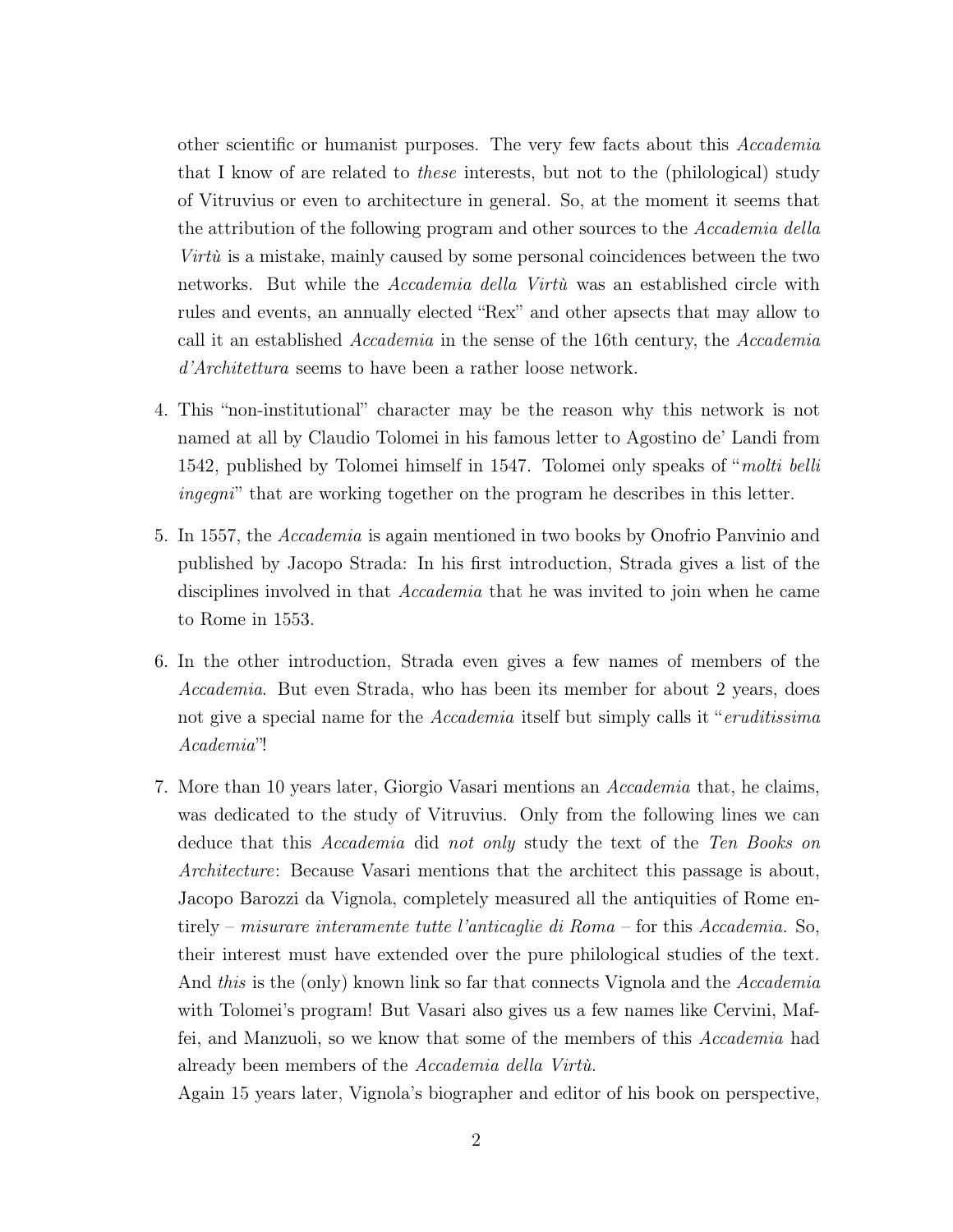the geographer, mathematician and astronomer Egnatio Danti, finally calls this *Accademia* an – or the – *Accademia d'Architettura.* But 28 years after it seems to have stopped to work, this may be a later conjecture. One may also doubt the reliability of Danti as a source because he uses almost the same words as Vasari did. But because we know that Danti stood in contact with Vignola and inherited the preparing materials for the book on perspective from him, and because Vasari also stood in personal contact with Vignola, I guess, we can trust both sources. In all other sources from around 1550 (that I know of) mentioning a circle or learned men studying Vitruvius and ancient artifacts, this circle is not called an *Accademia* at all.

8. The program published in Tolomei's letter lists these 23 volumes that the group around Tolomei planned to publish. Its focus, as I explained last year, was the establishment or re-establishment of the ancient knowledge on architecture and everything related to it, for instance regarding its decoration, as some kind of *handbook* for the modern architect and patron.

As you can see, the first 11 volumes are dedicated to the edition, translation and interpretation of Vitruvius' *Ten books on Architecture*, while the following 12 should contain a description of Rome's urban development in antiquity followed by annotated documentations of all ancient Roman buildings, all tombstones and sarcophagi, all statues, all friezes and reliefs, all single architectural elements like displaced capitals etc., all vases and similar objects used to decorate buildings, all tools and instruments, all inscriptions, all paintings, all coins and medals and all machines (as far as they could be reconstructed) and the Roman aquaeducts – in short: the general program of classical Roman archaeology, one may say . . . and obviously impossible to fulfill. Or is it?

The first mentioned volume in the program about difficult passages in Vitruvius

- 9. has long been identified with Guillaume Philandrier's *Annotationes* published in 1544 and still today a very helpful tool. Though Philandrier mention's some members of the *Accademia* who helped him, he does not refer to the *Accademia* itself by some name or general term – even though we know that the book is the fruit of long discussions among some of the members of this network and architects like Antonio da Sangallo the Younger.
- 10. The second of three sources related until today to the *Accademia* is the second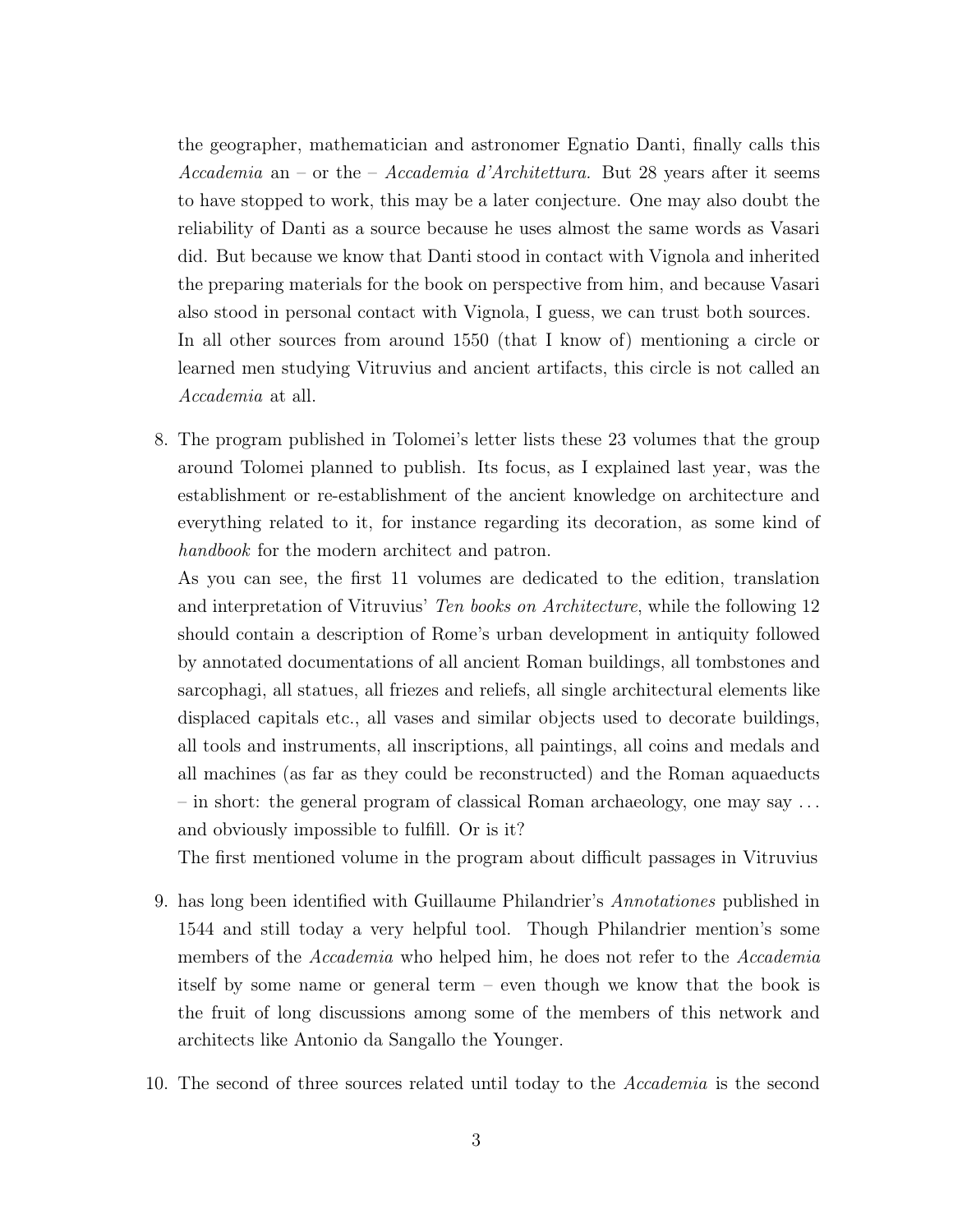edition of Marliano's *Topographia urbis Romae*, on the right, published in 1544. In it, he thanks three members of the *Accademia* for helping him, but he also does not mention the *Accademia* itself.

- 11. This is only done by his printers, the Dorico brothers, calling themselves proudly *Academiae Romanae impreßorum*. The simple denomination as *Accademia Romana* can not refer to the *Accademia* founded by Pomponio Leto, because this *Accademia* — as far as we know — ceased to exist with the *Sacco di Roma* in 1527 – and I don't think that 17 years later a publisher would claim to work for an *Accademia* that did not exist anymore. But some persons who were related to it before 1527 show up in the circle of the new *Accademia*; for instance, one common "point – or rather: person – of reference" seems to have been Pietro Bembo.
- 12. This is the second edition the first came out in 1534 in Rome and, published by Rabelais, at the same time in Lyon – and is the first edition of the *Topographia* containing illustrations among which the plans of the three states of the ancient *urbs* are the best known and usually regarded as the beginning of scientific topography (at least: of Rome).
- 13. Despite their rough character they are astonishingly correct and only for us today it is hardly comprehensible how difficult it must have been around 1544 to establish such a map.
- 14. Besides these two printed and a few times re-printed books, the third source related to the *Accademia* is the *Codex Coburgensis* at Veste Coburg, that is: the castle of Coburg in Germany, and the related *Codex Pighianus* in Berlin. The collector of the latter, Stephan Winand Pighius was secretary to Marcello Cervini until his umtimely death as Pope Marcellus II in 1555. The drawings in these codices document reliefs and similar artefacts as well as inscriptions in a very precise way with all their damages – just like modern archaeologists would do it.
- 15. Though these are all invaluable sources in themselves, this sounds rather disappointing compared with the immense and ambitious program . . .
- 16. And they obviously *do not* justify Tolomei's claim at the end of his letter: That his entire program – and he is not speaking of some wild ideas for research projects here but of *books* to be *printed*! – that this vast program could be finished in *less*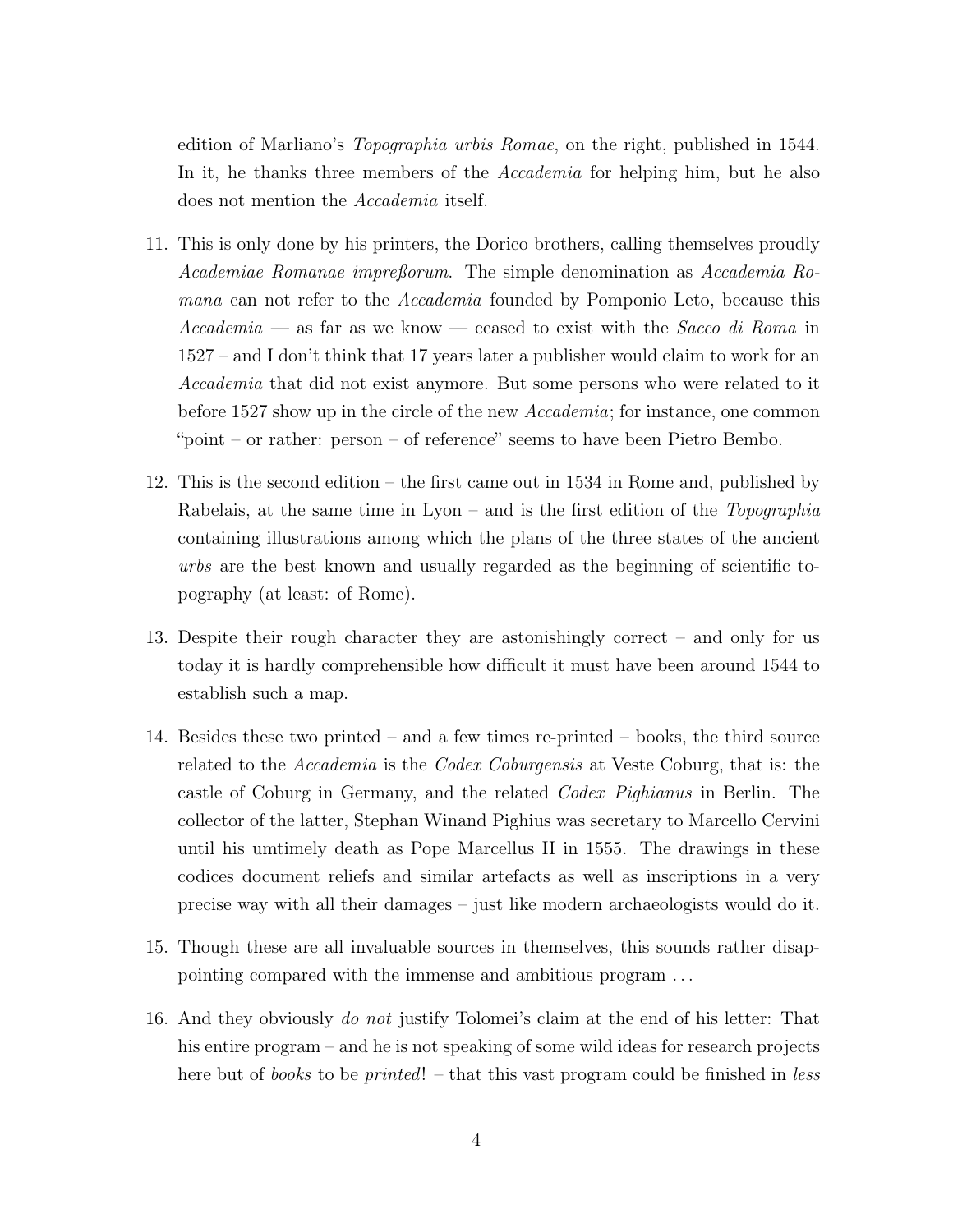*than three years*: "*non è dubbio che'n manco di tre anni si condurran tutto a fine*"! – So, was Tolomei straightly lying into the face of his readers and, first of all, also into that of his addressee, Agostino de' Landi from whom he hoped to get at least some support for the project?

If we can think of a renowned philologist and writer, diplomat and ambassador and, later, even bishop, and generally speaking, a well-known public figure like Tolomei as a brazen liar, than we are done here. But you may guess, that at least I don't think so. In fact, I am almost convinced that there is a huge amount of material sources from the Renaissance documenting ancient artifacts that can (and should) be related to the *Accademia.*

- 17. Let's go back to Tolomei's letter..
- 18. Last year, my list of materials related to the *Accademia* looked like this: printed books as well as manuscript sources, mostly drawings and collections of inscriptions. It would take too much time to explain in every case, why I think this materials could or should be related to the *Accademia.* Just for the architectural drawings in preparation for book 13: This is the material I have been dealing with now for about 20 years, with some long breaks. In fact, only during the last 3 years I could go on to search for all related drawings and concentrate on their complex interrelations.
- 19. Pighius and Philandrier as well as Ligorio, Smet, Morillon and many others are also mentioned in another large set of sources regarding Roman Antiquity: the collections of ancient inscriptions compiled in Rome between 1545 and 1550 by the French secretary and friend of the Spanish Bishop Antonio Agustín. Since Matal left Rome in 1550 these collections are preserved in the Biblioteca Apostolica Vaticana – whose cardinal librarian Marcello Cervini had been since 1548. Like the reliefs from the Codices Coburgensis and Pighianus, the inscriptions also show the careful separation between the documentation of the ancient remains with all their damages and the interpretations and additional information about where they can be found, who transcribed them and even who checked the transcription.
- 20. The material that led me to the *Accademia* and still is my main research topic and will hopefully be for a few more years, is a group of architectural drawings around the so-called Codex Destailleur D at Berlin: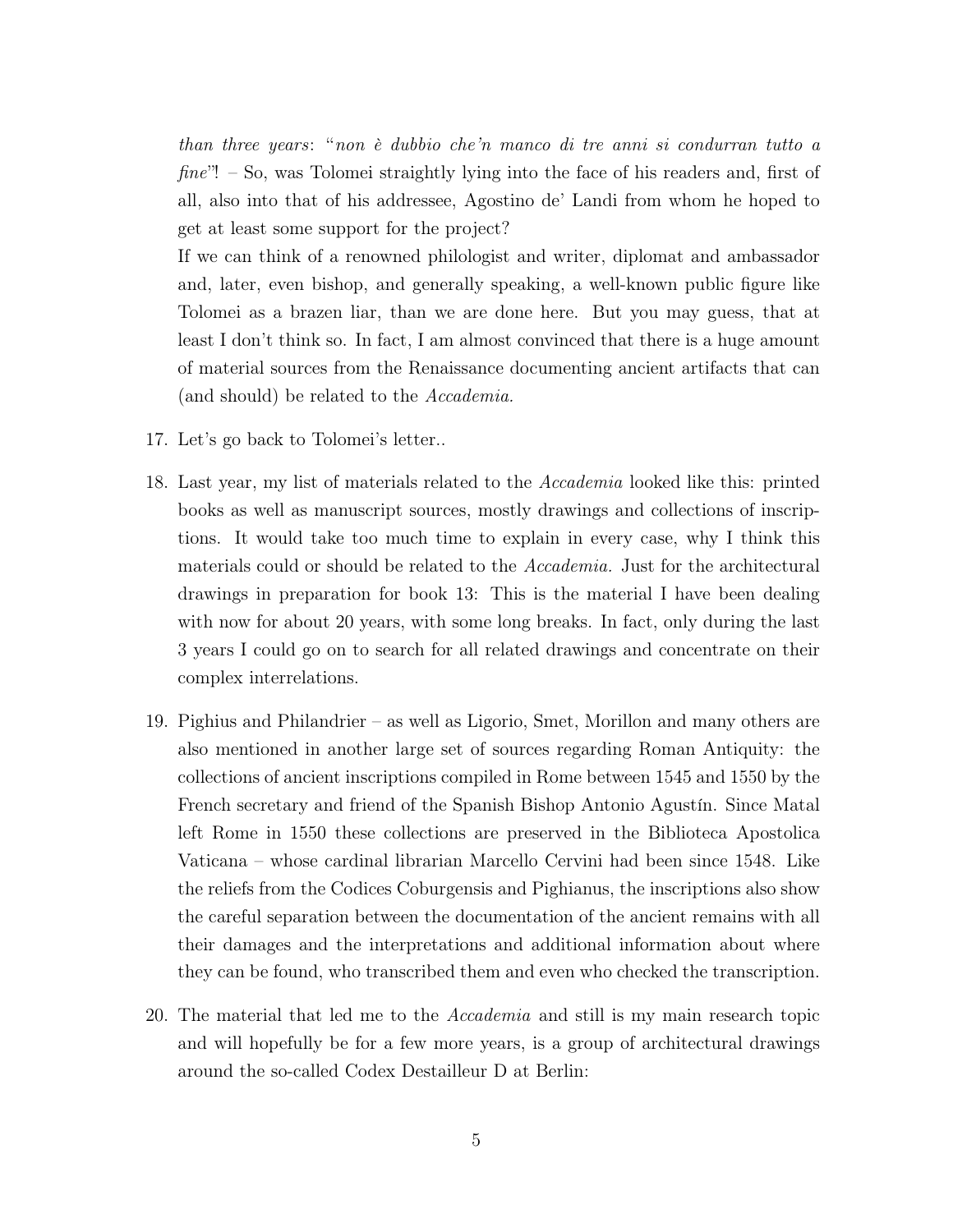- 21. I started with 120 sheets in Berlin and 39 in Vienna, each containing 1 to 15 single drawings: Last year I had found roughly 619 sheets with 3,000 drawings.
- 22. Actually, the counter is close to 700 sheets and 3,300 single drawings.
- 23. These drawings are characterised by a remarkable comprehensivness, documenting every aspect of the surveyed ancient (and some modern) buildings, even technical aspects never recorded by anyone else: like the heating system and
- 24. the water supply system of the Baths of Diocletian,
- 25. or the today mostly reconstructed so-called *Libraries* from the Baths of Caracalla that cannot have been libraries at all, because they had no roofs.
- 26. While usually showing no interest at all in the ornamental decoration of the buildings like reliefs or in inscriptions, they recorded the form of letters in the case of the Pantheon and even their slight inclination – which was unfortunately "corrected" in the 19th century. . .
- 27. Also astonishing is the philological approach, as I like to call it: documenting every single feature *as it is*, not *as it was expected to be.* One example: The Colosseum has always been drawn as an ellipse or oval following some rule of plain geometry. Only these draftsmen realised, that the form of this famous building cannot be that simple: Otherwise, the lines drawn from distinguished points on the central axis simply following lines of visibility through the building, could never cross. But they do.
- 28. And if we look on the Colosseum from above, we can at least recognise, that its arena does not have the regular oval form that is supposed in all other drawings and prints up to the 20th century that I know of.
- 29. Another large group of drawings related through the person of Jacopo Strada to the *Accademia* and its book 22 that should contain all ancient coins and medals is the group of 9,000 [!] such drawings today in Gotha, Germany. A short description of every depicted coin fills 11 volumes and is kept today in Vienna and as a copy in Prague. The drawings and the comments seem to have been written in Rome, because Strada used a sort of Roman paper that was also used by the draftsmen of the "architecture group" working for the *Accademia*.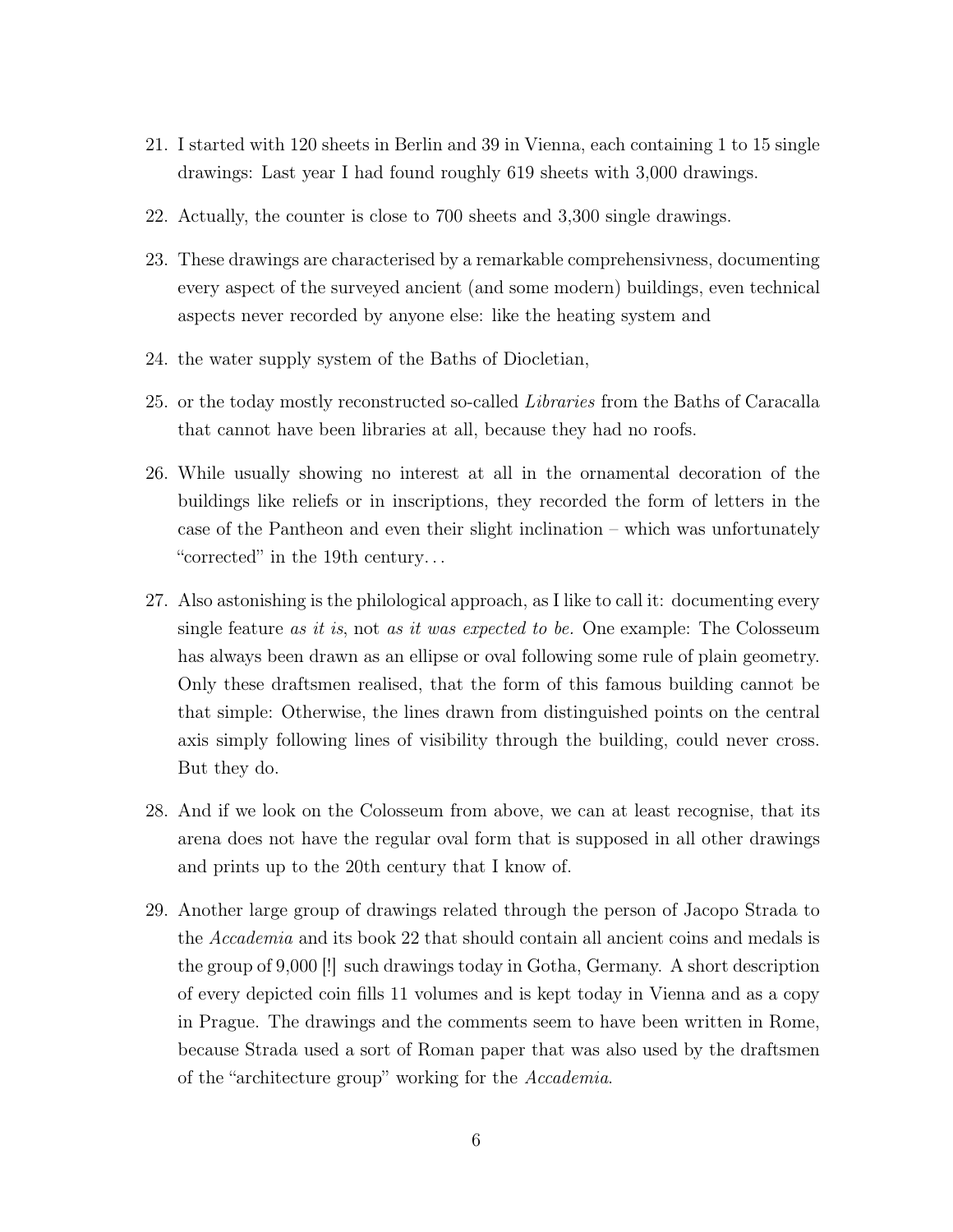- 30. So, I think these drawings should be related to the preparations for Tolomei's books 22.
- 31. In Vienna there are also three codices by Strada containing festival costumes but also ancient statues. With 174 statues and 104 portrait busts of emperors and their families this is the largest systematic collection of such drawings of statues that I know of and may be related to volume 15 of Tolomei's list, . . .
- 32. while the first volume of these three in Vienna contains vases and other object, usually interpreted as fantasies by Strada who was trained as a goldsmith in his youth – but Strada himself claims in the introduction that all of his drawings are based on ancient originals or depictions in ancient reliefs etc.
- 33. So, maybe this volume 1 of the Codex Miniatus 21 can be related to Tolomei's book 18.
- 34. In 1617 Strada grandson Ottavio published 50 drawings of hydraulic machines; an edition he extend to 100 illustrations in 1623. All of them had been prepared by his grandfather for publication, as he writes in his introduction. Today, there are 3 volumes of drawings from Strada and his workshop that resemble these prints, but also seem to contain even more machines.
- 35. Unfortunately; I did not have time or chance to see them, but I guess we may relate them to Tolomei's book 23
- 36. Because of the lack of time I will not present the argumentation why the books by Barbaro, Palladio, Vignola and Bullant are also included in this list, and we may even add Panvinio's books – who proudly claimed to be a student of Jean Matal and inherited most of his material – or the *Inscriptionum antiquarum* by Lipsius and Matal's collaborator Marten de Smet published in 1586.

But we may suppose that books like numbers 4 and 5 as well as 9 and 10 may have been a requirement for the discussions in preparation for the other volumes, and therefore we may suppose that at least some kind of preparatory material for *these* books must have existed, too.

So, the only really missing books are number  $19 -$  the book on ancient tools and instruments – and 21 – the list of all surviving and  $/$  or known ancient paintings. If you know of such material that may fit into this program, please let me know!